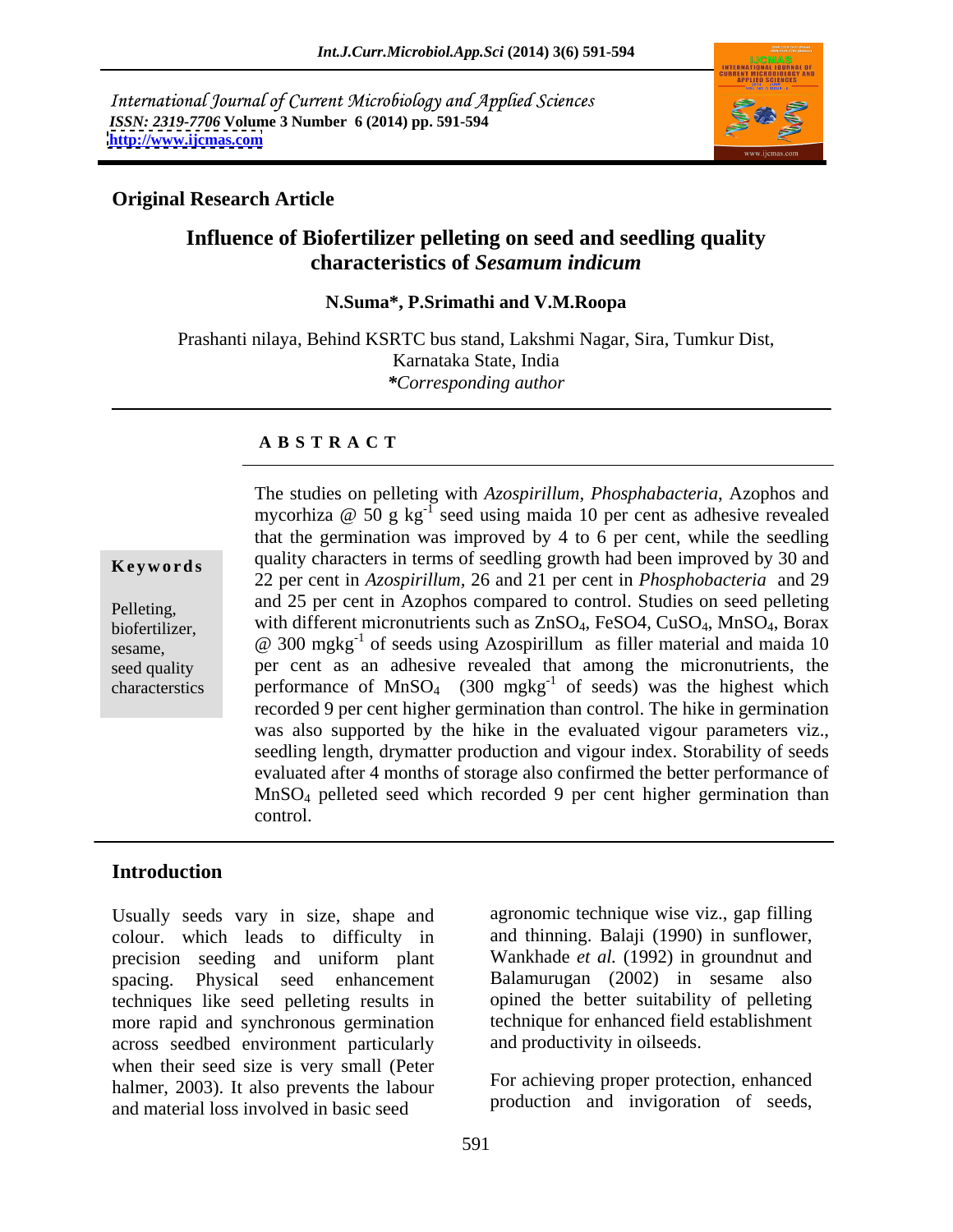application of several seed enhancement test conditions of  $25^{\circ} \pm 1^{\circ}$ C and  $95^{\circ} \pm 3$ technique as detailed above are per cent relative humidity maintained in a recommended. But on need of cumulative benefits of each and every treatment, there is a need for sequencing the seed treatments one after the other. counted and the mean values expressed as Sundaralingam *et al.* (1999) opined that percentage (ISTA, 1999) to the total physiological seed treatment should be followed with physical treatment. It was<br>also reported that sequencing of seed **Root length (cm)** treatment is an effective solution for improvement of crop establishment in

# **Materials and Methods**

Genetically pure seeds of Sesamum measured as root length and the mean (*Sesamum indium*.) cv. CO1 obtained from Department of oilseeds, TNAU, Coimbatore, formed the base material for the study. The field experiments and laboratory experiments were conducted at Department of Seed Science and the root length, the length between collar Technology, Tamil Nadu Agricultural University, Coimbatore  $(11^{\circ} N)$  latitude and  $77^{\circ}$ E longitude with an altitude of 427 m expressed in centimeter. above mean sea level) during 2004-2005.

Bulk seeds were pelleted with different **Drymatter product** biofertilizer such as  $\Delta z$  conigillum (mg 10 seedlings<sup>-1</sup>) biofertilizer such as A*zospirillum*, *phosphobacteria*, A*zophos*, *Mycorhiza* and<br>Azatobacter @50g, kg<sup>-1</sup> of seeds using Ten normal seedlings from the *Azatobacter* @50g kg<sup>-1</sup> of seeds using maida 10 per cent as an adhesive and shade dried for a day and were evaluated for the seed and seedling quality characters along with control.

# **100 seed weight (mg)**

**Eight replicates of hundred seeds were Vigour index** drawn from each treatment, weighed in sensitive electronic balance and expressed

Four replicates of hundred seeds were sown in sand medium and kept under the

germination room illuminated with fluorescent light. After the test period of seven days the normal seedlings were number of seeds placed for germination.

### **Root length (cm)**

cotton (Anon, 2004). normal seedlings were taken at At the time of germination count, ten random. The length between the collar and tip of the primary root was measured as root length and the mean length expressed in centimeter.

### **Shoot length (cm)**

From the ten seedlings used for measuring and tip of the primary shoot was measured as shoot length and the mean value expressed in centimeter.

#### **Drymatter production (mg 10 seedlings-1 )**

 $\frac{1}{1}$  of soods using Ten normal seedlings from the of seeds using the normal seedlings from the Ten normal seedlings from the germination test were selected at random, dried in a hot air oven maintained at 85°C for 48 h and cooled in a desiccators for 30 minutes, and weighed in an electronic digital balance. The mean weight was expressed as dry matter production 10 seedlings<sup>-1</sup> in milligram (Gupta, 1993).

# **Vigour index**

in milligrams (ISTA, 1999).<br>adopting the procedure of Abdul-Baki and Germination (%) **Anderson** (1973) as given below and The Vigour index values were computed, expressed as whole number.

> Vigour index = Germination  $(\%)$  x Total seedling length (cm)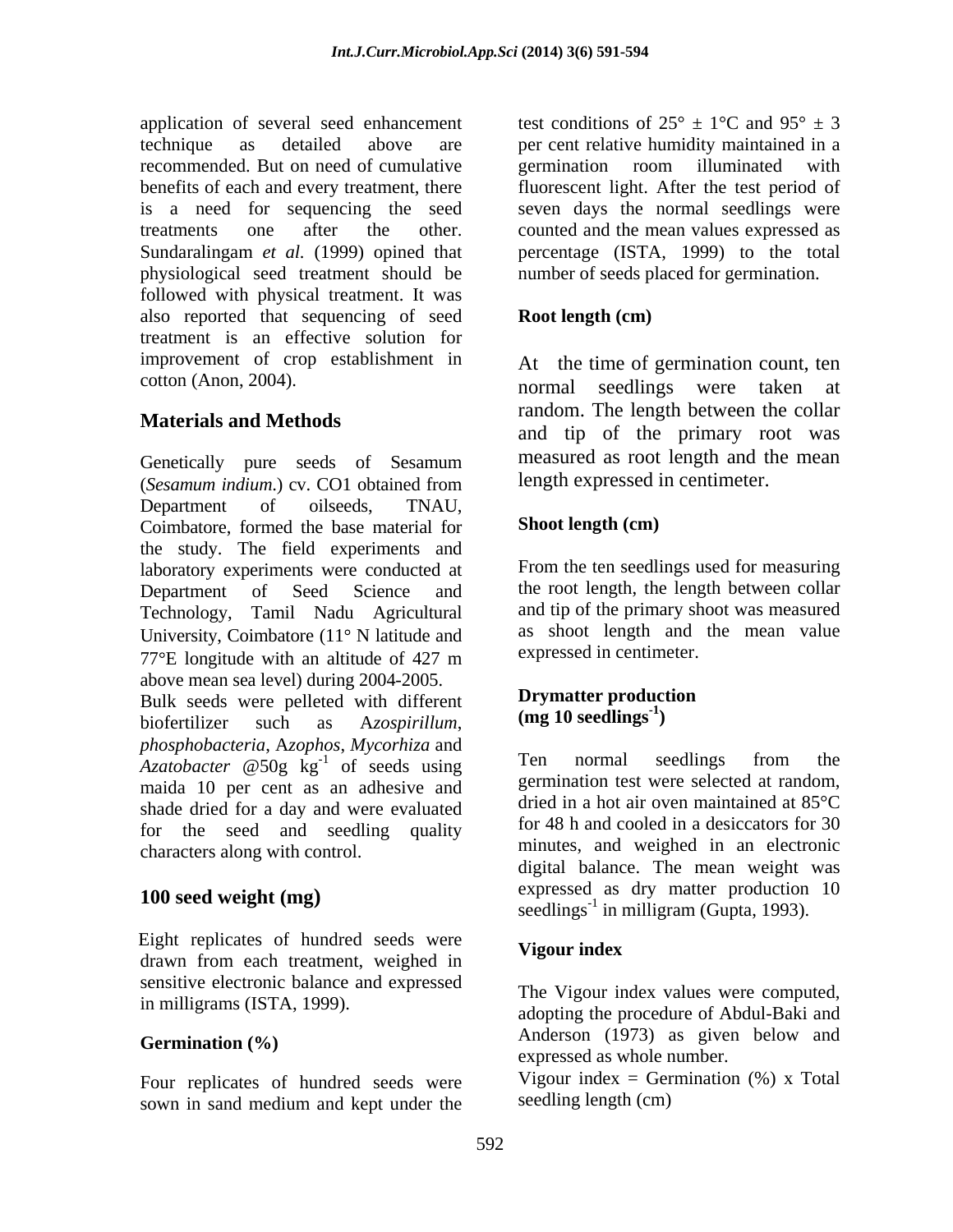Four replicates of fifty seeds were taken at random from each treatment, prewashed The ecofriendly production technique for with deionised water to remove the maximisation of quality seed yield adhering chemicals and soaked in 50 ml of necessitates the use of organic deionised water for 12 h at room biofertilizers in the place of inorganic temperature. The seed steep water was decanted and measured for electrical conductivity in a digital conductivity The researchers pointed out that meter having a cell constant of 1.0. The

Highly significant difference was noticed due to biofertilizer pelleting seed

Electrical conductivity (dSm<sup>-1</sup>) treatments for all the evaluated seed and seedling quality characters (Table 1).

> necessitates the use of organic biofertilizers in the place of inorganic fertilizers.

conductivity values were expressed in growth (Swaminath and Vadiraj, 1988) decisiemens (Presley, 1958). and enhance the uptake of N (Chang *et*  **Germination after storage (%)** (Huang *et al.*, 1985) and other The seeds were stored in cloth bag upto a 1990) and there by increased the survival period of 4 months and were evaluated for rate of planted seedling. In the present the germination percentage. The study seeds were pelleted with **Results and Discussion** and mycorhiza  $\omega$  50 g kg<sup>-1</sup> seed using The researchers pointed out that inoculation of biofertilizers stimulate the *al.,*1986), P (Delcruz *et al*., 1988), K (Huang *et al*., 1985) and other micronutrients (Vinayak and Bagyaraj, study seeds were pelleted with *Azospirillum*, *Phosphabacteria*, Azophos and mycorhiza  $\omega$  50 g kg<sup>-1</sup> seed using  $^{-1}$  good using seed using maida 10 per cent as adhesive.

| <b>Biofertil</b><br>izer @<br>50 g kg<br>seed | <b>100</b><br>seed<br>weight<br>(mg) | Germin<br>ation<br>(%)   | <b>Root</b><br>length<br>(cm) | <b>Shoot</b><br>length<br>(cm)            | <b>Drymatter</b><br>production 10<br>seedling <sup>-</sup><br>(mg) | <b>Vigour</b><br>index | <b>Electrical</b><br>conductiv<br>ity<br>$(dSm^{-1})$ | Germination<br>after 4<br>months $(\% )$ |
|-----------------------------------------------|--------------------------------------|--------------------------|-------------------------------|-------------------------------------------|--------------------------------------------------------------------|------------------------|-------------------------------------------------------|------------------------------------------|
| Azospiril                                     | 328                                  | 86                       | 11.5                          | 7.6                                       | 44.1                                                               | 1643                   | 0.12                                                  | 81 (64.16)                               |
| lum<br>Phospho<br>bacteria                    | 329                                  | (68.03)<br>84<br>(66.42) | 11.0                          | $\tau$ $\tau$<br>$\overline{\phantom{a}}$ | 42.1                                                               | 1554                   | 0.11                                                  | 76 (60.67)                               |
| Azophos                                       | 326                                  | 84<br>(66.42)            | 11.4                          | 7.9                                       | 40.0                                                               | 1587                   | 0.10                                                  | 76 (60.67)                               |
| Mycorhi<br>za                                 | 324                                  | 81<br>(64.16)            | 11.4                          | $\sqrt{ }$<br>$\cdots$                    | 42.5                                                               | 1498                   | 0.13                                                  | 78 (62.03)                               |
| Control                                       | 304                                  | 80<br>(63.43)            | 8.1                           | 5.9                                       | 38.5                                                               | 1120                   | 0.08                                                  | 75 (60.00)                               |
| CD<br>$(P=0.05)$                              | 2.461                                | 1.409                    | 0.585                         | 0.112                                     | 0.166                                                              | 1.819                  | 0.023                                                 | 1.050                                    |

**Table.1** Influence of biofertilizer pelleting on seed and seedling quality characteristic (Figures in parentheses are arc sine transformed values)